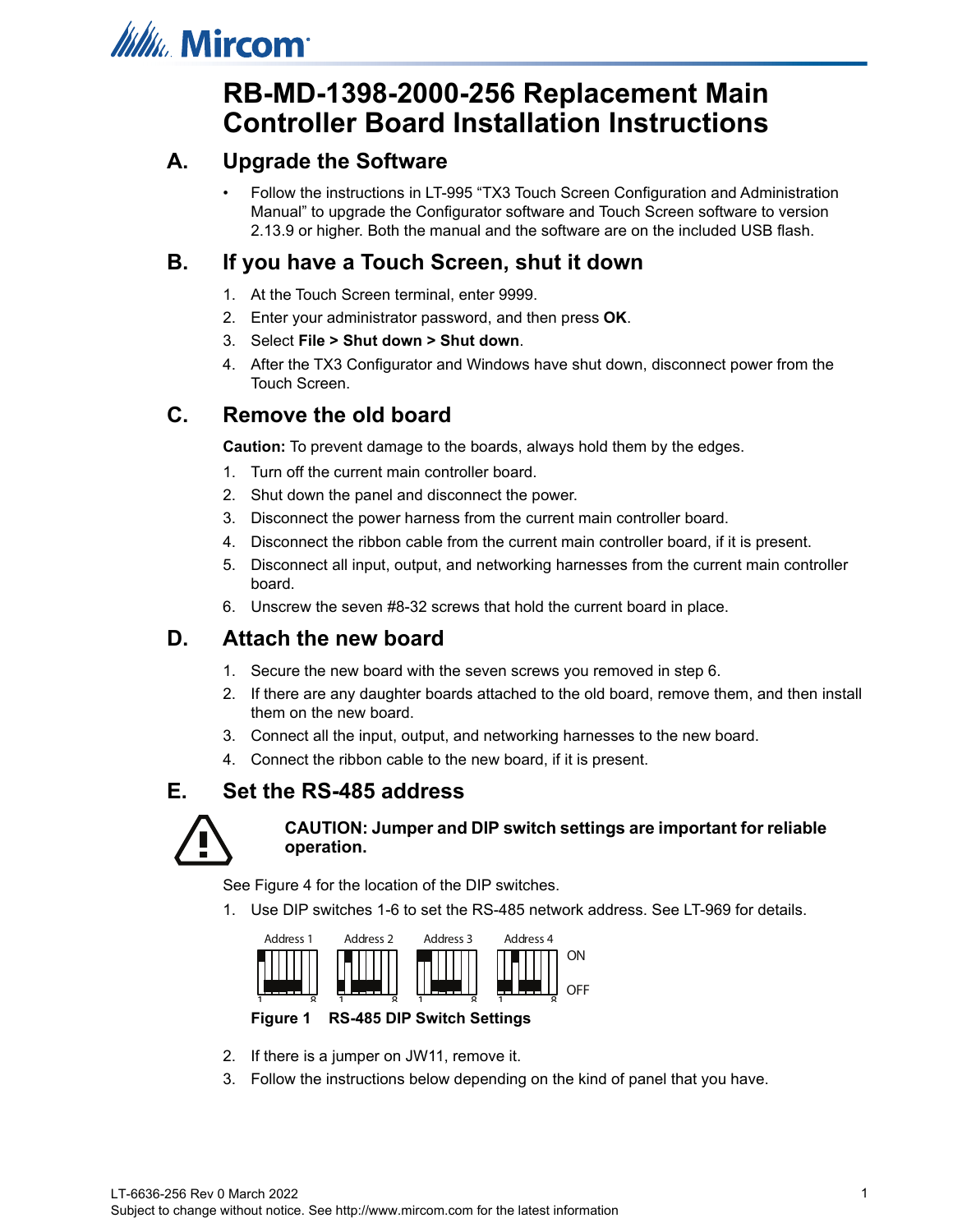

# **If you are installing RB-MD-1398-2000-256 on a Touch Screen**

- 1. Set DIP switch 7 to ON. See Figure 4 for the location of the DIP switches..
- 2. Leave DIP switch 8 OFF.
- 3. Connect the power harness to the new board.
- 4. Turn on the main controller board.
- 5. Turn on the Touch Screen.

You are done! If you need more help, call us at 1-888-660-4655.



**Figure 2 DIP switch settings on Touch Screens**

# **If you are installing RB-MD-1398-2000-256 on a non-Touch Screen**

- 1. Set DIP switch 7 to OFF. See Figure 4 for the location of the DIP switches.
- 2. DIP switch 8:
	- Set DIP Switch 8 OFF if the IP address is assigned using a DHCP server.
	- Set DIP switch 8 ON if the IP address is assigned using the TX3 Configurator software.
- 3. Connect the power harness to the new board.
- 4. Turn on the main controller board.

You are done! If you need more help, call us at 1-888-660-4655.



**Figure 3 DIP switch settings on a non-Touch Screen unit**